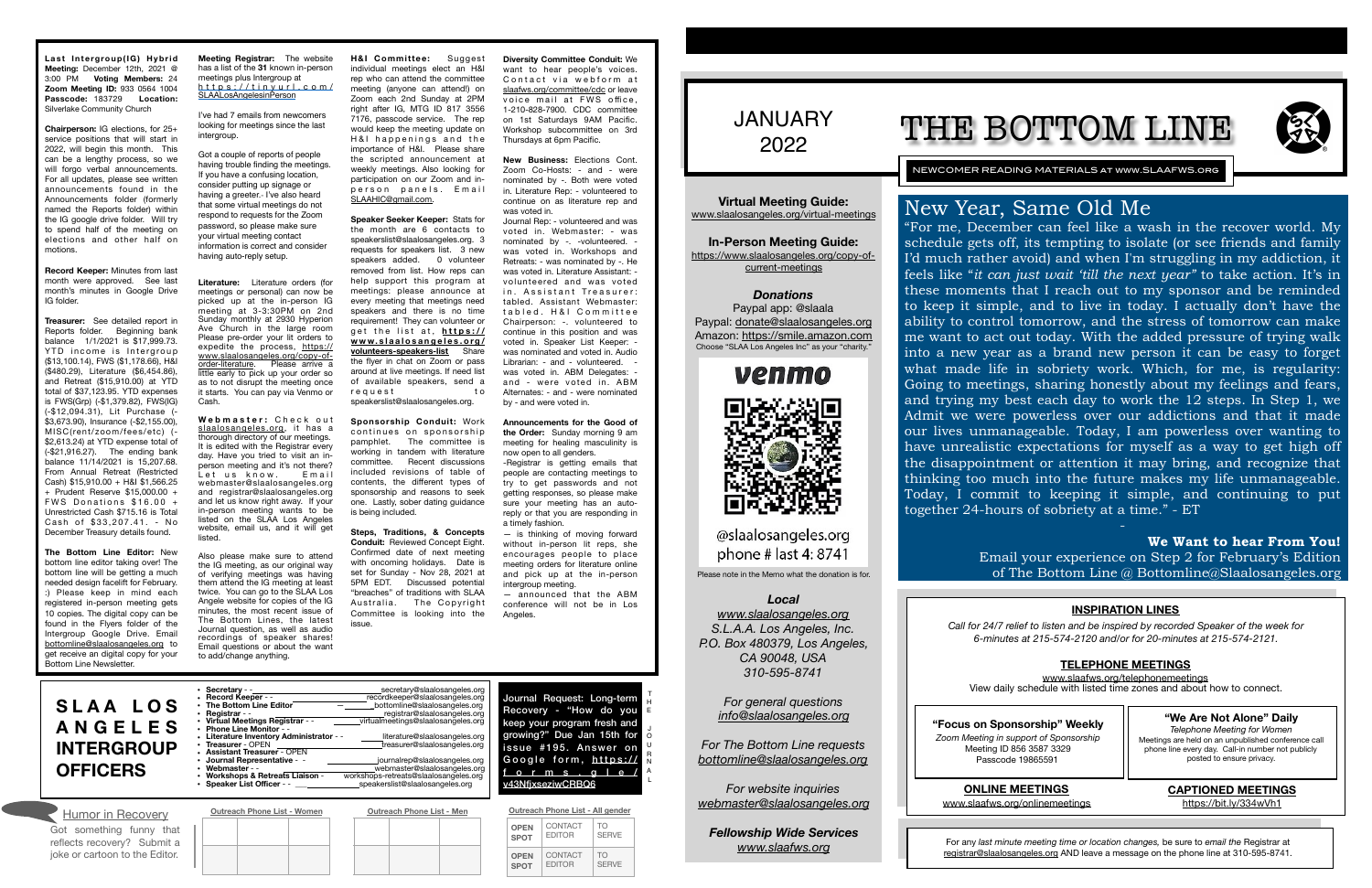| <b>DAY</b>                                      | <b>TIME</b>                                     | <b>IN PERSON OR</b><br><b>HYBRID</b>       | Indoor/<br>Outdoor | <b>LOCATION</b>                                                                                                                       | <b>NAME OF MEETING</b>                                                 | <b>COMMENTS</b>                                                                                                                                                                                     |
|-------------------------------------------------|-------------------------------------------------|--------------------------------------------|--------------------|---------------------------------------------------------------------------------------------------------------------------------------|------------------------------------------------------------------------|-----------------------------------------------------------------------------------------------------------------------------------------------------------------------------------------------------|
| <b>SUNDAY</b>                                   | 8:30 AM                                         | In-Person Only                             | <b>Outdoor</b>     | Los Angeles State Historic<br>Park<br>1245 N. Spring St.<br>Los Angeles, CA 90012                                                     | <b>Focus on Sprituality</b>                                            | 10 minute sp<br>We meet at tl<br>Entrance is a<br>Exact coordir<br>-118.2292796<br>We do 10 mir<br>sharing.<br>You need to b<br>is usually wet<br>And it gets su<br>You can park<br>street for free |
| <b>SUNDAY</b>                                   | 11:00 AM                                        | In-Person Only                             | Indoor             | <b>West Hollywood Recovery</b><br>Center room 1<br>626 N Robertson Blvd<br>West Hollywood, CA 90069                                   | <b>Serenity on Sundays</b>                                             | <b>Closed meeti</b><br>All genders.<br>Speaker and<br>LA County Po                                                                                                                                  |
|                                                 |                                                 |                                            |                    | <b>Pathfinders Club</b><br>3367 Glendale Boulevard                                                                                    |                                                                        | Men's Stag -<br><b>Enter through</b><br>entrance doo<br>alley if main o<br>are not alway<br>the office, that<br>meetings. - R<br>Warning, hea<br>wasn't there<br>when someo                         |
| <b>SUNDAY</b>                                   | 1:00 PM                                         |                                            | Indoor             | Los Angeles, CA 90039                                                                                                                 | Sunday 1pm Men's Stag                                                  | one report so                                                                                                                                                                                       |
| <b>SUNDAY</b><br><b>Once Per Month</b><br>Only! | 3:30PM<br><b>Once Per</b><br><b>Month Only!</b> | <b>BOTH In-Person</b><br><b>AND Online</b> | Indoor             | <b>Silverlake Community Church</b><br><b>Fellowship Hall (INSIDE</b><br><b>BUILDING)</b><br>2930 Hyperion Ave<br>Los Angeles CA 90027 | Once-Per-Month SLAA LOS<br><b>ANGELES</b><br><b>INTERGROUP MEETING</b> | Once Per Mo<br>month only.<br>in, get literatu<br>the Intergrou<br>Los Angeles.<br>in LA vote on<br>LA SLAA and                                                                                     |
| <b>SUNDAY</b>                                   | 4:00 PM                                         | In-Person Only                             | Indoor             | Presbytarian Church<br>5751 Platt Ave, Woodland Hills<br>91367                                                                        | <b>Step Study</b>                                                      | <b>One Hour Ste</b>                                                                                                                                                                                 |

Ite speaker, then shares. et at the Northwest corner of the park. e is at Mesangers St and Spring. oordinates are  $34.0700275$ , 92796 . 10 min meditation. 10 min share. and open ed to bring something to sit on - the grass ly wet. ets sunny- umbrella is welcome. park in the metered parking lot or on the or free. meeting. lers. r and Sharing. Meditation. nty Policy on Masks. stag rough door to the right of the main e door or the back door in main door to Pathfinders is locked, as staff always present in the office, that day may remain locked during gs. - Registrar *Warning, heard one anecdote that the meeting here in person when someone showed up the other day. Only one report so far. - Webmaster* er Month Only! Second Sunday of the **only.** Get there early to sign

iterature, etc. Anyone can attend. This is **rgroup** meeting for SLAA geles. Intergroup Reps from each meeting ite on issues that affect A and beyond.

ur Step Study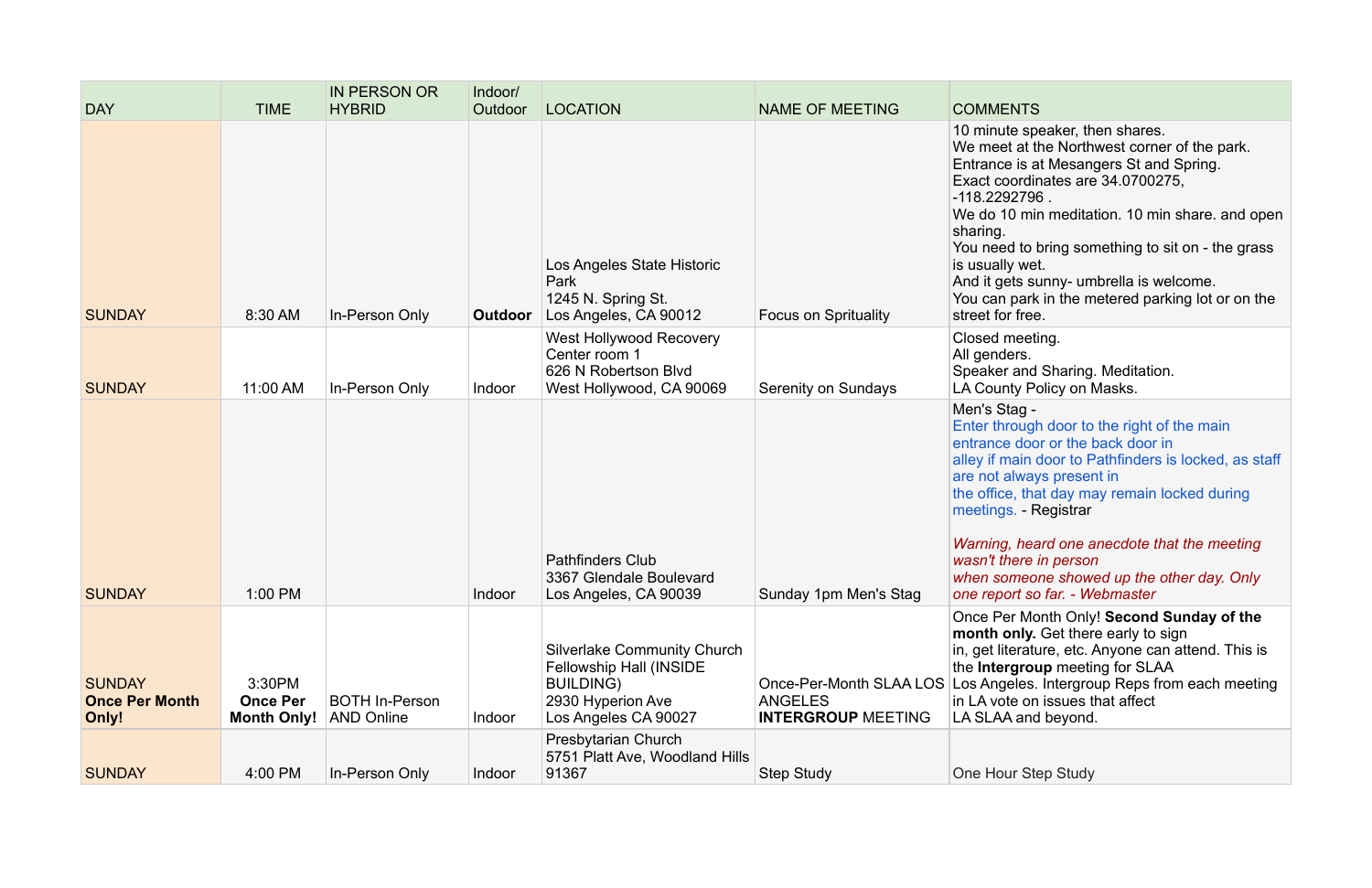der Literature Study **Given Closed** bring a mask and be prepared to sit is in the enclosed courtyard, ing on the number of participants *Note: Normally 1-5 People Meet in Person*

der ed Meeting H - Handicapped Access v comer Focus SP - Speaker Meeting k Study L - Literature Meeting vs Given

| <b>SUNDAY</b>                                                     | 4:00 PM     | In-Person Only                                                                                             | Indoor | <b>SHARE!</b><br>6666 Green Valley Circle<br>Culver City, CA 90203                                                            | Newcomers "A Path to<br><b>Healthy Relationships"</b> | Starts 7/<br>$Co-Ed$<br>Speaker<br>Chips Giv<br>Newcom                      |
|-------------------------------------------------------------------|-------------|------------------------------------------------------------------------------------------------------------|--------|-------------------------------------------------------------------------------------------------------------------------------|-------------------------------------------------------|-----------------------------------------------------------------------------|
| <b>MONDAY</b>                                                     | 7:30 AM     | <b>BOTH In-Person</b><br><b>AND Online</b>                                                                 | Indoor | Harmony Toluca Lake Church<br>4301 Cahuenga Blvd<br>Toluca Lake, CA 91602                                                     | "Thank God it's Monday:<br><b>Valley Edition"</b>     | 1 Hour<br><b>Alternate</b><br>from the                                      |
| <b>MONDAY</b>                                                     | 7:30 AM     | In-Person Only                                                                                             | Indoor | Community Room (1st floor<br>Garage, thru the<br>brown double doors) at 8000<br><b>Sunset Strip</b><br>in Los Angeles         | <b>Sunset Strip Anorexia</b><br>Focus                 | Mtg alter<br>shares. A<br>but all wh<br>on Anore<br>and Reco<br>continuin   |
| <b>MONDAY</b>                                                     | 8:30 AM     | In-Person Only                                                                                             | Indoor | West Hollywood Recovery<br>Center<br>626 N Robertson Blvd<br>West Hollywood, CA 90069                                         | Thank God It's Monday                                 | No size li<br>Parking a<br>All gende                                        |
| <b>MONDAY</b>                                                     | <b>Noon</b> | In-Person Only                                                                                             | Indoor | <b>Colorado Center</b><br>2500 Broadway Avenue<br>Santa Monica, CA 90404                                                      | <b>Building Relationships</b>                         | 1 Hour<br>All Gend<br>Group SI<br>Commun                                    |
| <b>MONDAY</b>                                                     | 7:00 PM     | <b>BOTH In-Person</b><br>Only                                                                              | Indoor | Downtown SHARE!<br>425 S Broadway<br>Los Angeles, CA 90013                                                                    | <b>All Welcome Downtown</b>                           | <b>All Gende</b><br><b>NOTE To</b><br>minutes<br>safety re<br>greeter v     |
| <b>TUESDAY</b><br><b>Suspended Until</b><br><b>Further Notice</b> | 7:30 AM     | In-Person Only<br><b>MEETING</b><br><b>Suspended</b>                                                       | Indoor | <b>Farmers Market Community</b><br>Room                                                                                       |                                                       | All gende<br>Speaker/<br>1 Hour<br><b>MEETII</b>                            |
| <b>TUESDAY</b>                                                    | 7:00 PM     | <b>BOTH In-Person</b><br><b>AND Online</b><br><b>Note: Normally</b><br>1-5 People<br><b>Meet in Person</b> | Indoor | St. Luke's Evangelical<br>Lutheran Church,<br>5633 E Wardlow Rd<br>Long Beach, CA 90808                                       | Long Beach 7 pm Study St<br>Luke's                    | All Gend<br>Chips Gi<br>Please b<br>outdoors<br>dependin<br><b>Note: No</b> |
| <b>TUESDAY</b>                                                    | 7:30 PM     | In-Person Only                                                                                             | Indoor | Neighborhood Unitarian<br><b>Universalist Church</b><br>301 N. Orange Grove Blvd,<br>Room 25 (upstairs)<br>Pasadena, CA 91103 |                                                       | All Gend<br>C - Close<br>N - Newc<br>B - Book<br>K - Chips                  |

## $/18$

iven ner Focus

tes between a guest speaker and a Step SLAA basic Text

mates weekly bet. literature and leader Anorexia focus, vho identify are welcome. Meeting focuses rexia Characteristics covery. SP/H/B/A The Zoom meeting is ng separately.

limit, but please bring a mask at Weho Library on San Vicente ler

der Sharing nity Room Across from Helen's Cycles

der- Chips Given - Newcomer Focus **To attendees: please show up at least 5 before the meeting. For safety reasons access is monitored. Our**  will be at the door.

ler r/Book/Sharing

# **ING Suspended**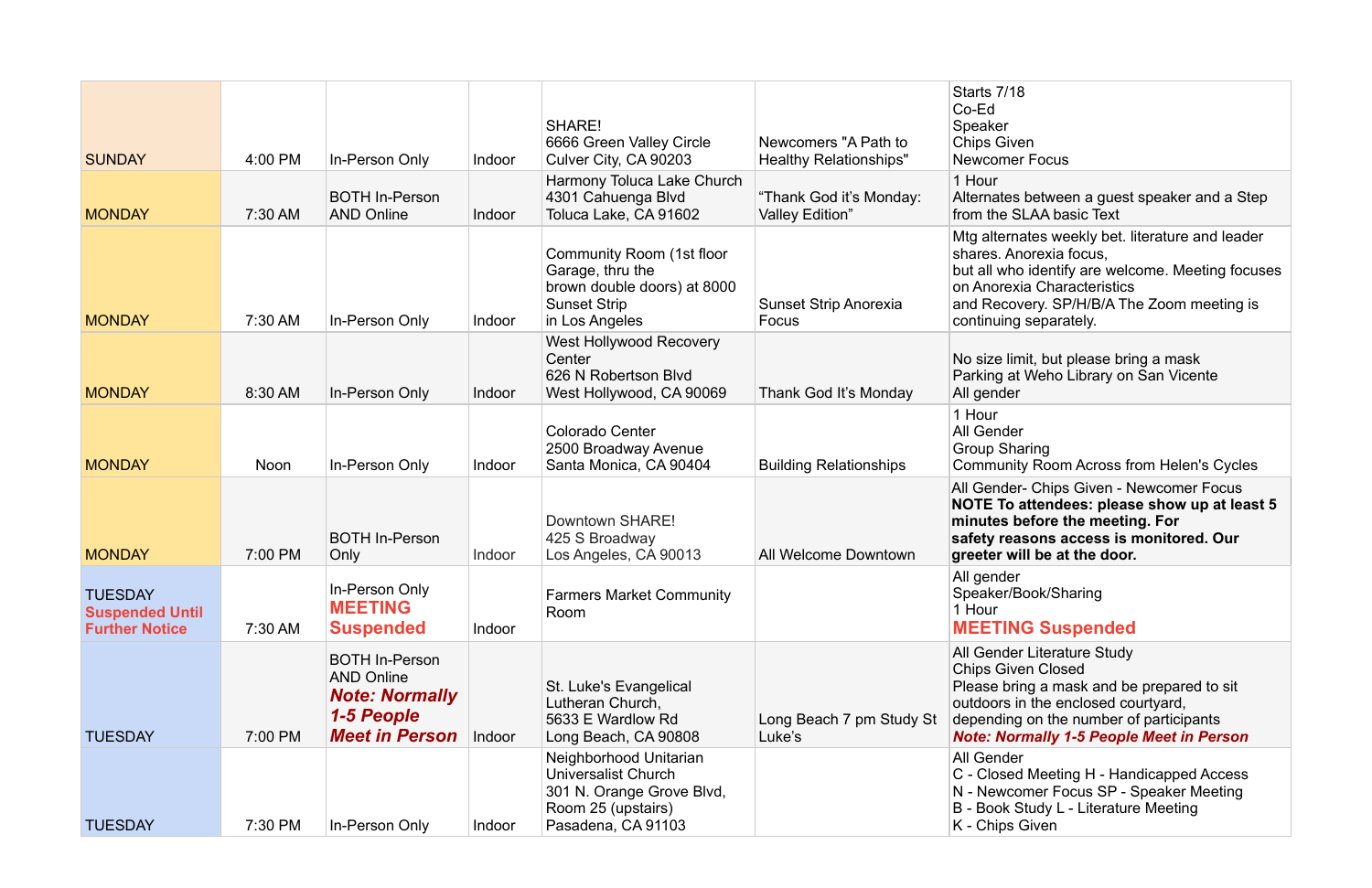| Will be both online and in-person |
|-----------------------------------|
| For online password, email:       |
| WeHoRecoverySLAA@Gmail.com        |
| All Gender                        |

leeting

ne Shares

2 & 3 in the Day We Are in cts Welcome / Masks Required Library on San Vicente

rs in an ampitheater, socially distanced. 1.5 hour, 20 minute speaker, tag-pass sharing on a topic. Chips given for time and for steps. Birthdays celebrated.

> der **Given** (identify S.L.A.A. only) s near coffee kiosk available with merchant validation equired. Given ting Reading and Speaker Only

| <b>WEDNESDAY</b>                                                                  | 8:30 AM | <b>BOTH In-Person</b><br><b>AND Online</b>                                      | Indoor         | <b>West Hollywood Recovery</b><br>Center<br>626 N Robertson Blvd<br>West Hollywood, CA 90069<br>online ID: 88066048247 | <b>Healthy Relationships</b>                    | Will be both<br>For online pa<br>WeHoRecov                                                                      |
|-----------------------------------------------------------------------------------|---------|---------------------------------------------------------------------------------|----------------|------------------------------------------------------------------------------------------------------------------------|-------------------------------------------------|-----------------------------------------------------------------------------------------------------------------|
| <b>WEDNESDAY</b>                                                                  | 5:15 PM | <b>BOTH In-Person</b><br><b>AND Online</b>                                      | Indoor         | Church of the Epiphany<br>2808 Altura St<br>Los Angeles, CA 90013                                                      | Anorexia & Love Avoidance                       | All Gender<br><b>Open Meetir</b><br>1 Hour                                                                      |
| <b>WEDNESDAY</b><br>Men only                                                      | 5:30 PM | In-Person                                                                       | Indoor         | <b>Farmers Market Community</b><br>Room<br>3rd and Fairfax<br>6333 W. 3rd Street<br>LA, CA 90036                       | Fantasy Island                                  | Men's Stag<br>1 Hour<br>Everyone Sh                                                                             |
| <b>WEDNESDAY</b><br><b>Women only</b><br><b>ONLINE ONLY For</b><br><b>January</b> | 6:00 PM | <b>BOTH In-Person</b><br><b>AND Online</b><br><b>ONLINE ONLY For</b><br>January | Indoor         | <b>Atlantic Alano Club</b><br>600-1/2 Redondo Ave<br>Long Beach, CA 90814<br>online ID: 86479319674                    | <b>Healing Hearts</b>                           | Women only                                                                                                      |
| <b>WEDNESDAY</b>                                                                  | 7:30 PM | In-Person Only                                                                  | Indoor         | West Hollywood Recovery<br>Center<br>626 N Robertson Blvd<br>West Hollywood, CA 90069                                  | <b>Restored to Sanity</b>                       | Steps $128$<br>All Addicts V<br>Park at Libra                                                                   |
| <b>WEDNESDAY</b>                                                                  | 8:30 PM | In-Person Only                                                                  | Indoor         | Pathfinders Alano Club<br>3367 Glendale Boulevard<br>Los Angeles, CA 90039                                             | <b>Meditation</b>                               | All Gender<br><b>Getting repe</b><br>to the wrong<br><b>Glendale BI</b>                                         |
| <b>THURSDAY</b>                                                                   | 6:00 PM | In-Person ONLY                                                                  | <b>Outdoor</b> | <b>SilverlakeCommunity Church</b><br>2930 Hyperion Ave.<br>Los Angeles, CA 90027                                       | <b>Brunswick Patio</b>                          | Outdoors in<br>1.5 hour, 20<br>sharing on a<br>steps. Birthd                                                    |
| <b>THURSDAY</b>                                                                   | 6:30 PM | <b>BOTH In-Person</b><br><b>AND Online</b>                                      | Indoor         | <b>SHARE!</b><br>6666 Green Valley Circle<br>Culver City, CA 90203                                                     | Courtship: From Fantasy To<br><b>Reality</b>    | All Gender<br><b>Chips Given</b><br>Closed (iden                                                                |
| <b>FRIDAY</b><br><b>Women Only</b>                                                | 8:00 AM | In-Person Only                                                                  | Indoor         | <b>Farmers Market Community</b><br>Room<br>3rd and Fairfax<br>6333 W. 3rd Street<br>LA, CA 90036                       | <b>Farmer's Market</b><br><b>Community Room</b> | Upstairs nea<br>Parking avai<br>Mask require<br><b>Chips Given</b><br><b>Alternating F</b><br><b>Women Only</b> |

**Getting reports that Google Maps is directing to the wrong location the meeting is on Glendale Blvd about 1 mile north of the 5**